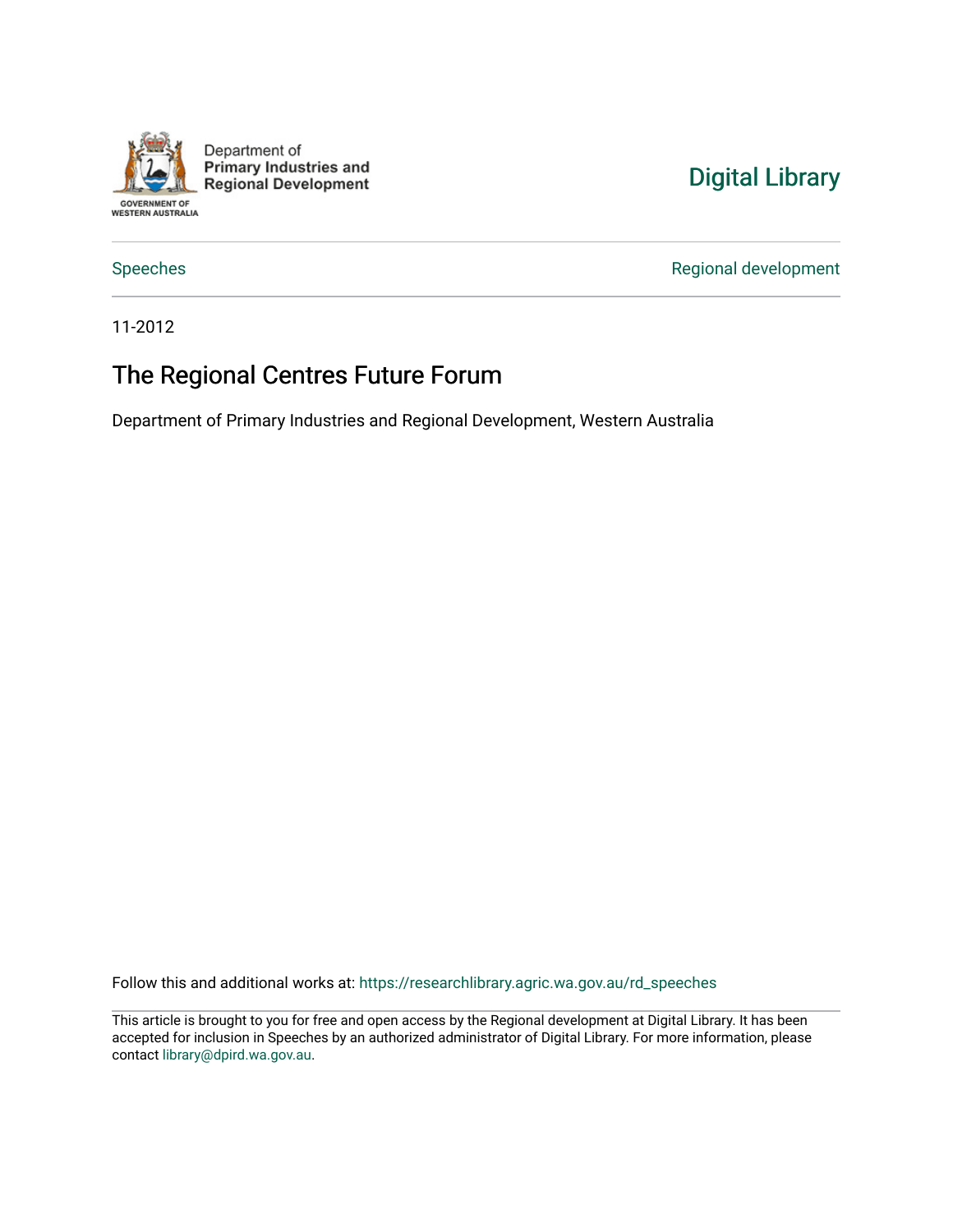Wednesday 7 November 2012: 09h35-09h45 Andrew Murray Chair: Western Australian Regional Development Trust<sup>1</sup> Old Swan Brewery Mounts Bay Drive Perth

### **The Regional Centres Future Forum**

Convened by the Western Australian Department of Regional Development and Lands **Part 1: Big picture vision for the growth of a network of regional centres** 

#### **Topic: WA to 2050 – setting the scene for the policy direction and vision**

Minister, Parliamentary Secretary<sup>2</sup> and distinguished delegates and guests - WA's government did an interesting thing in creating the Western Australian Regional Development Trust.<sup>3</sup>

It wanted, and got, an independent statutory authority to give the Minister for Regional Development advice at our own and his discretion.

Politically brave, and from a policy point of view, politically astute.<sup>4</sup>

We are independent so I do not speak for the Government. What I will do is indicate the sort of thinking driving some of our advice to the Minister.

My topic is *'WA to 2050 – setting the scene for the policy direction and vision'*.

I am supposed to be looking ahead 38 years, or four decades. That's hard.

38 years ago in 1974 did any of us know how Western Australia, Australia, China, or the World would be today?

Whatever our expectation of the future, something very different often turns up.

Nevertheless, the future can be much worse unless you prepare for it as best you can.

That is why education is so important to individuals and the State, because education leaves a kid better prepared for the uncertainties of the six or seven decades of its future.

How do you plan and invest for the future without it being just a gamble?

State Development; and, Leader of the Parliamentary National Party (WA); Hon. Wendy Duncan MLC Parliamentary Secretary to the Minister for Regional Development; Lands.

<sup>&</sup>lt;sup>1</sup> Andrew Murray is the Chair of the Western Australian Regional Development Trust that oversights Royalties for Regions. The Trust is a statutory advisory body to the Minister for Regional Development and Lands. <sup>2</sup> Hon. Brendon Grylls MLA; Minister for Regional Development; Lands; Minister Assisting the Minister for

<sup>3</sup> There are three principal players in the *Royalties for Regions Act 2009* – the Minister for Regional Development that decides after advice, the Department of Regional Development and Lands that executes the decisions, and the Western Australian Regional Development Trust that advises the Minister.

<sup>&</sup>lt;sup>4</sup> For a summary of the Western Australian Regional Development Trust's work see the Annual Report 2011-12 and other material on www.wardt.wa.gov.au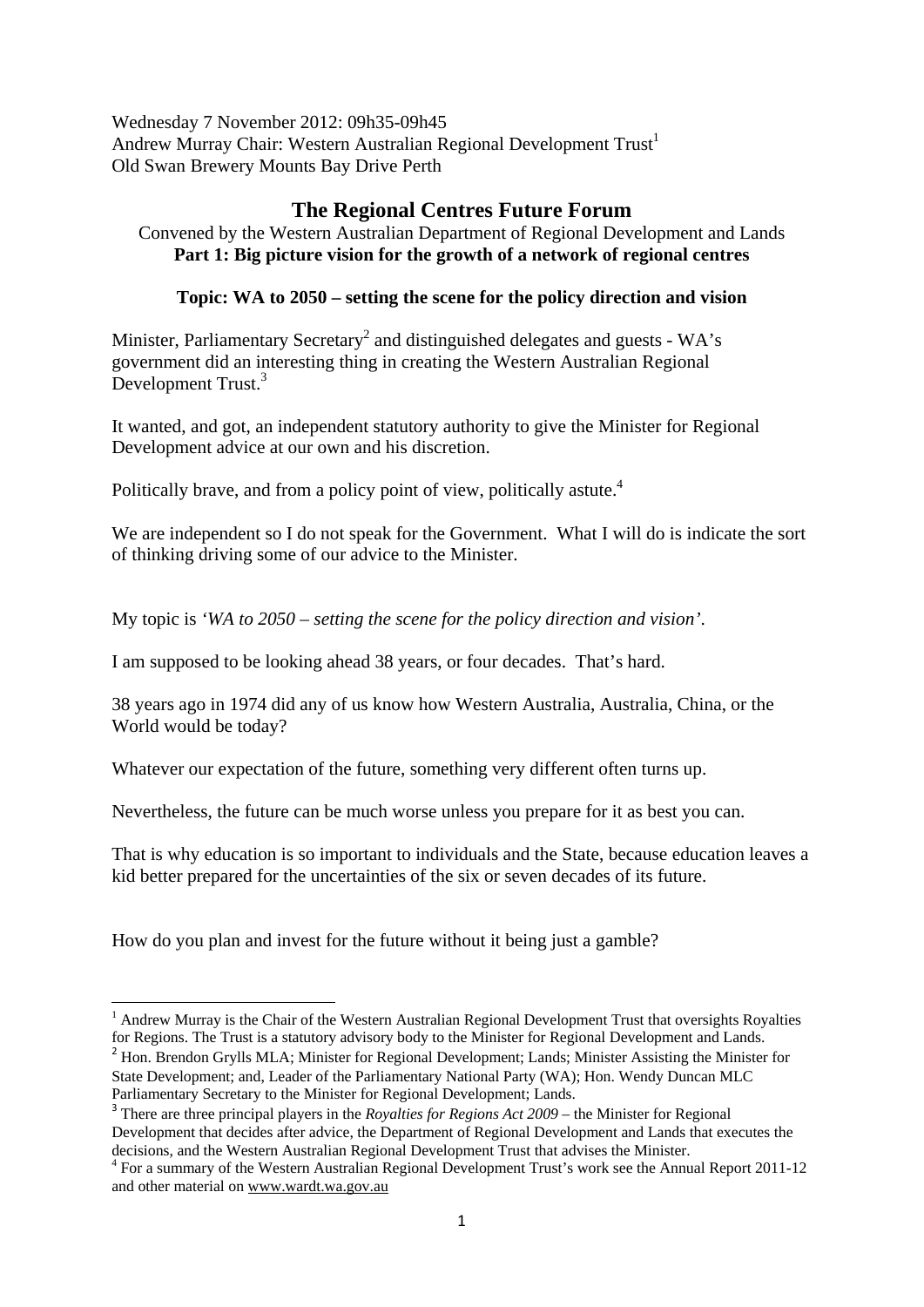One way is meeting present and known needs. Many great ports, roads, railways and buildings in use centuries later were built with the present in mind, although some had a clear future perspective.

Not everyone can do the vision or determination of a Charlie Court<sup>5</sup> or CY O'Connor.<sup>6</sup>

To minimise risk some put their faith in models.

With all its great skills in forecasting and modelling the Commonwealth Treasury cannot get the revenue estimates right even for a few months. It's not their fault – it is very hard.

Trying to reliably forecast the long-term future in hard numbers or percentages is often a mugs game. What forecasters can get right are trends, likelihoods and realistic expectations.

The trends, likelihoods, and expectations are why this is already being called the Asian Century. The Commonwealth's Asian white paper is trying to capitalise on Asian prospects.

And trends are what the Commonwealth's intergenerational report focuses on – its 40 year view is strategic. $7$ 

A few things are essential in making the most of the future – natural and comparative advantages, good relevant data, quality coordinated flexible strategic planning, innovative educated can-do people and enterprises, plenty of capital, good public policy, and willpower.

To sustain a State like ours, you need opportunities, prospects, jobs and wealth creation. You need markets – domestic, and most importantly for us, export.

The single most important matter to get in your minds is the certainty of Asian growth and development. More than any other factor, that is what is most likely to affect your town or city's future population numbers, prospects, jobs and industries.

Asia will not just be the most populous region in the world. Asia will be the biggest economic zone, the biggest consumption zone and the home to the majority of the world's middle class <sup>8</sup>

The single most important estimate to get in your minds is that by 2030, in just 18 years, there are expected to be over 3 billion people in the middle-income bracket in our Asia Pacific region.<sup>9</sup>

<sup>&</sup>lt;sup>5</sup> Minister and later Premier Sir Charles Court oversaw the development of WA's iron ore industry in the 1960s, bauxite and mineral sands mining in the southwest, and played a key role in the birth of the massive North West Shelf natural gas industry. These developments completely transformed the West Australian economy.  $6$  CY O'Connor knew there was an immediate and future need to deliver potable water to the Goldfields, without which it could not develop. The Western Australian Goldfields dam and pipeline potable water supply

scheme was commissioned in 1896 and completed in 1903. Expensive as that then was, the great wealth and benefits resulting from his and his Government's practical vision are still enjoyed over a century later. 7

<sup>&</sup>lt;sup>7</sup> Section 20 of the *Charter of Budget Honesty Act 1998* requires that the Commonwealth Treasurer publicly release an Intergenerational Report every five years to assess the long-term sustainability of current government policies over the following 40 years.<br><sup>8</sup> Australia in the Asian Contum Whi

Australia in the Asian Century White Paper Canberra 2012: Chapter 2 Key Points.

<sup>&</sup>lt;sup>9</sup> Commonwealth Budget Strategy and Outlook Budget Paper No 1 2012-13, page 2-28.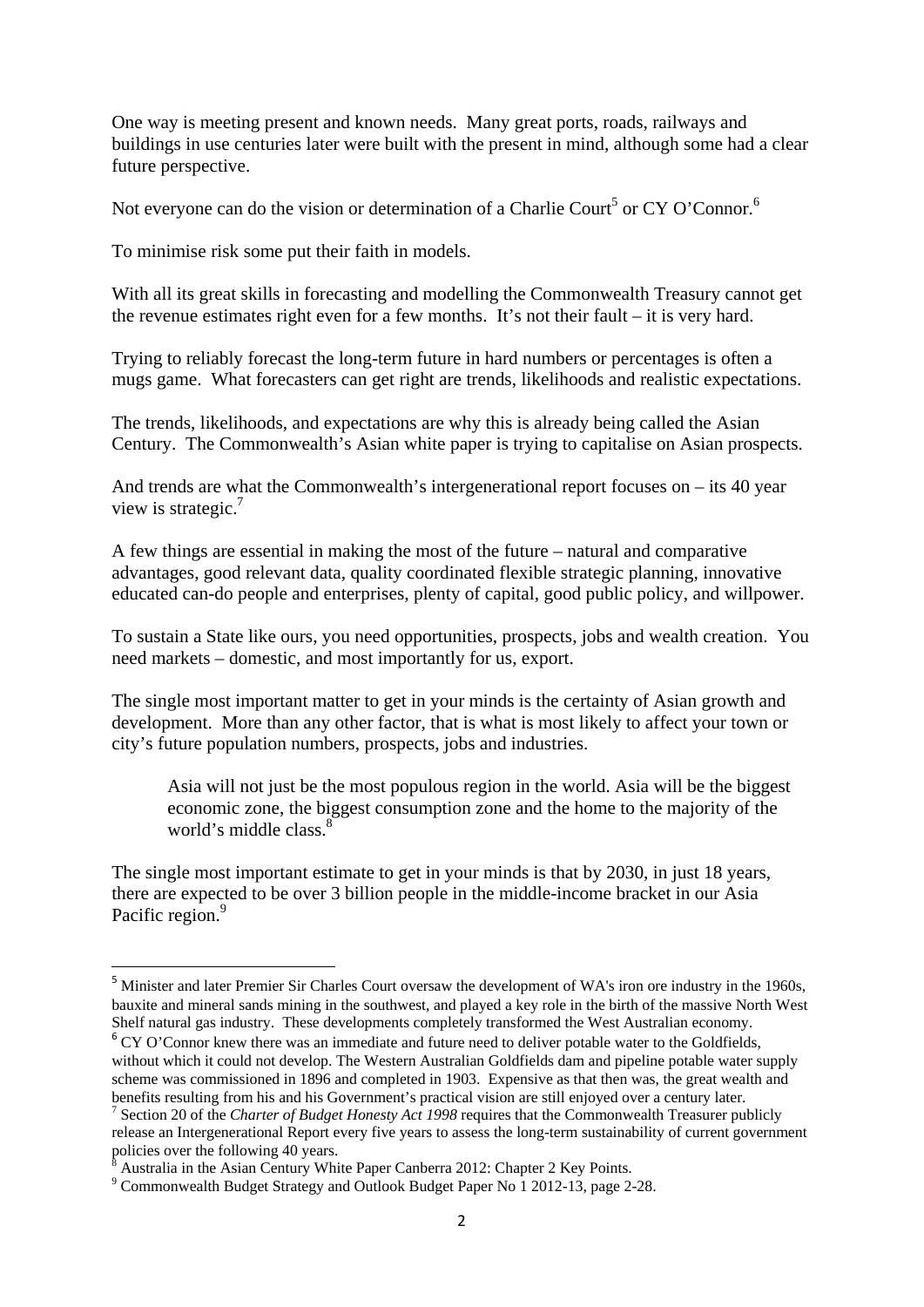What characterises the middle class is change and consumption – demand for more protein, for refined foods, for wine, for tourism, urbanisation, and a massive new appetite for consumer goods and health and education services.

Many countries will want a piece of that 3 billion middle-class market. The other Australian states will want a piece. Our collective job in WA is to get the biggest piece we can.

This is a competition for people and investment, between regional centres, regions, states, and countries.

That Asia-Pacific market potential will need cooperation, coordination, leadership, investment, and innovation in Australia and Western Australia to help capture it.

In minerals we've been quick off the mark. In education services we haven't been too bad. In agriculture we have been slow.

I agree with the federal Secretary to the Treasury Dr Martin Parkinson, who in 2011 said:

I am continually surprised that Australian investors have not yet realised the potential benefits of this new middle class for our agricultural industries.<sup>10</sup>

The Trust has advised the Minister to swing his regional development muscle behind major new agricultural potential, and he has responded.<sup>1</sup>

We have the essential underpinnings of development in large parts of WA.

We have land, including arable land - a vast under-developed State of great variety and resources (the size of Western Europe or five times the size of France) with just a couple of million people in it. Only 7% is freehold – the rest is under the management of this Minister.

We have more water than most think. We have an estimated 12 500 gigalitres<sup>12</sup> of unallocated surface and ground water. Since only 15% of WA has been water-mapped, this could be a conservative estimate.<sup>13</sup>

We have energy – WA has plenty of options - take your pick from coal, gas, wind, the sun, uranium.

<sup>&</sup>lt;sup>10</sup> Dr Martin Parkinson, Secretary to the Treasury, 30 June 2011: Gala Address to the Melbourne Institute Economic and Social Outlook Conference SUSTAINING GROWTH IN LIVING STANDARDS IN THE ASIAN CENTURY page 9.

<sup>&</sup>lt;sup>11</sup> Brendon Grylls National Party Campaign Launch Speech 12 October 2012: The Nationals ... see agriculture as the next investment boom in regional WA … We are in the Asian century, they are our neighbours and our friends, and just like they have partnered with us to invest billions into iron ore and natural gas we can partner with them to invest billions into sugar, cotton, stock feeds, horticulture and grain, dairy and wine.

<sup>&</sup>lt;sup>12</sup> This estimate is from the Department of Regional Development and Lands. A gigalitre is one billion litres.<br><sup>13</sup> Regional development cannot occur sustainably unless the basic development underpinnings are available o water, power, transportation, communications, and housing and social resources. Of these, water is often the biggest challenge to regional development. The Trust recommended that water policy and projects be given greater emphasis in Royalties for Regions on a focussed planned and strategic basis. The Minister responded positively, with the 2011-12 Royalties for Regions budget including expenditure on water and Natural Resource Management (NRM) initiatives.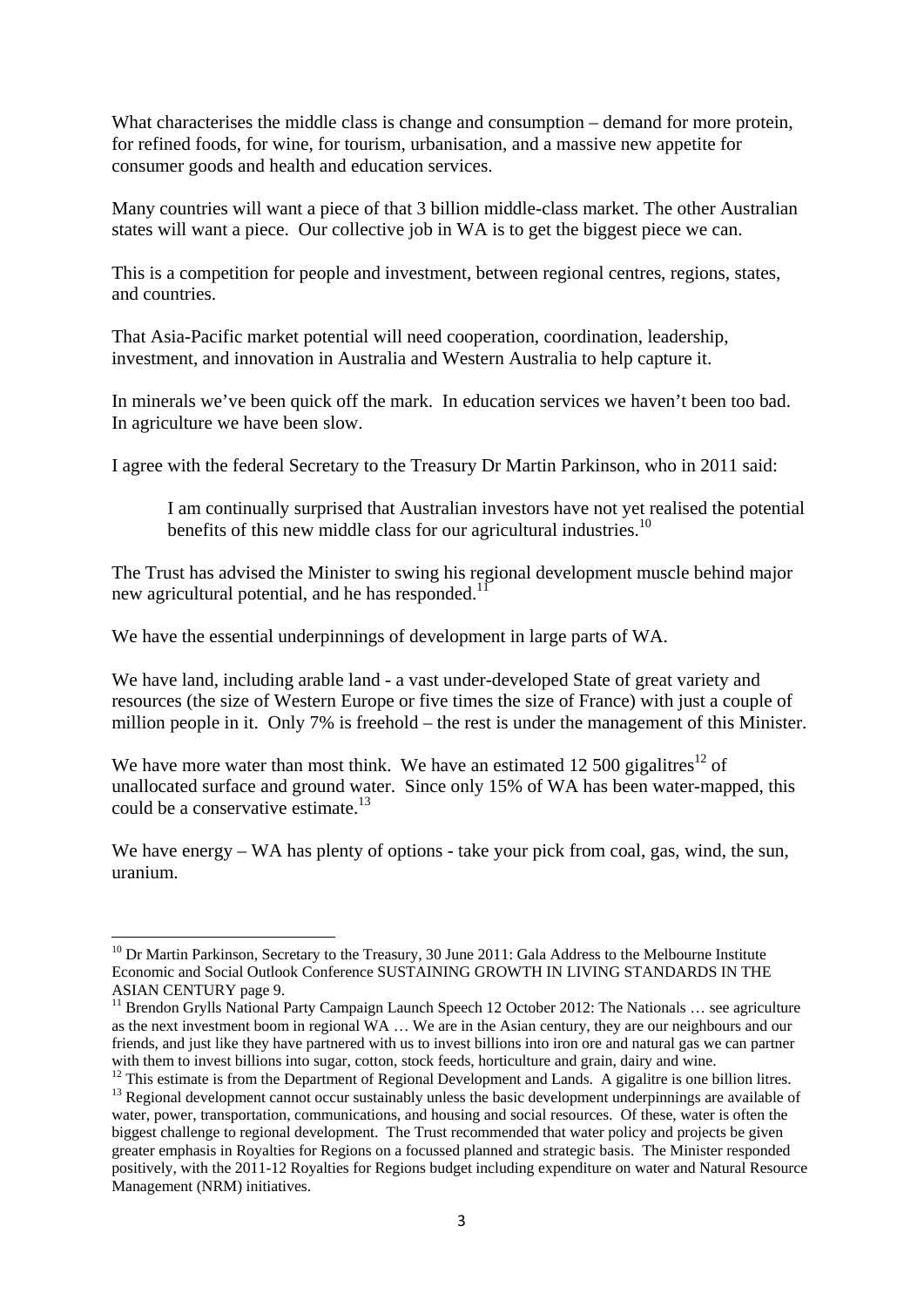Leaving aside the no-growthers in our society (who should be resisted at every turn), practical people and sceptics alike will identify the difficulties – among them inadequate infrastructure, the climate, our labour market and rules, the handicap of black red and green tape, poor public policy, insufficient capital and so on.

It is our job collectively to tackle these, one by one, steadily and consistently over the years ahead.

This speech topic I was given recognises that regional development is a decades-long effort that requires both policy direction and vision.

If I can compliment the Minister, he gets that, but not everyone does.

That is why it is vital that the media, political, bureaucratic, academic, business and community worlds accept that regional development and Royalties for Regions must be a long-term policy and not a passing political fashion.

The Act tells you *what* Royalties for Regions should be spent on but it does not say *why*.

Not only have most commentators not grasped either the longevity or the quantum Royalties for Regions represents, but they have not grasped its State-building message.

The *purpose* of Royalties for Regions and regional development is to pursue a transformational State-building philosophy, an aspiration to develop this vast state to realise its potential, increase and grow its aggregate wealth, and to enhance the well-being and opportunities of its people.

Royalties for Regions and regional development must create growth opportunities, address market failure, and build regional capacity.<sup>14</sup>

It helps that there is a big ongoing spend and that its effects are visible.

I anticipate Royalties for Regions<sup>15</sup> will deliver \$10 billion more over ten years in country WA than otherwise would have been spent, and because it brings forward and leverages regional expenditure by other State agencies; similarly from the Commonwealth; and similarly from the corporate and the not-for-profit sector – the multiplier effect is at least up to \$20 billion a decade and could be \$30 billion or more.<sup>16</sup>

<sup>14</sup> Sections 4 and 9 of the *Royalties for Regions Act 2009* state that the income of the Fund is to be spent to provide infrastructure and services; to develop and broaden the economic base of regional WA; and to maximise job creation and improve career opportunities.

<sup>&</sup>lt;sup>15</sup> The Government of Western Australia 2012-13 Budget Paper No 3 Economic and Fiscal Outlook Table page 222 indicates that Royalties for Regions is to deliver social infrastructure, including in 2012-13 investments in regional health, education, skills training, water, natural resources management, and aboriginal participation. On the economic side is continued investment in the Mid West Investment Plan, the Gascoyne Revitalisation Plan, the Kimberley Revitalisation Plan and the Ord expansion, SuperTowns, and Pilbara Cities.

<sup>&</sup>lt;sup>16</sup> For example the Royalties for Regions commitment of \$1.1 billion to Pilbara Cities is expected to provoke an overall spend of between \$2.5 and \$3 billion.